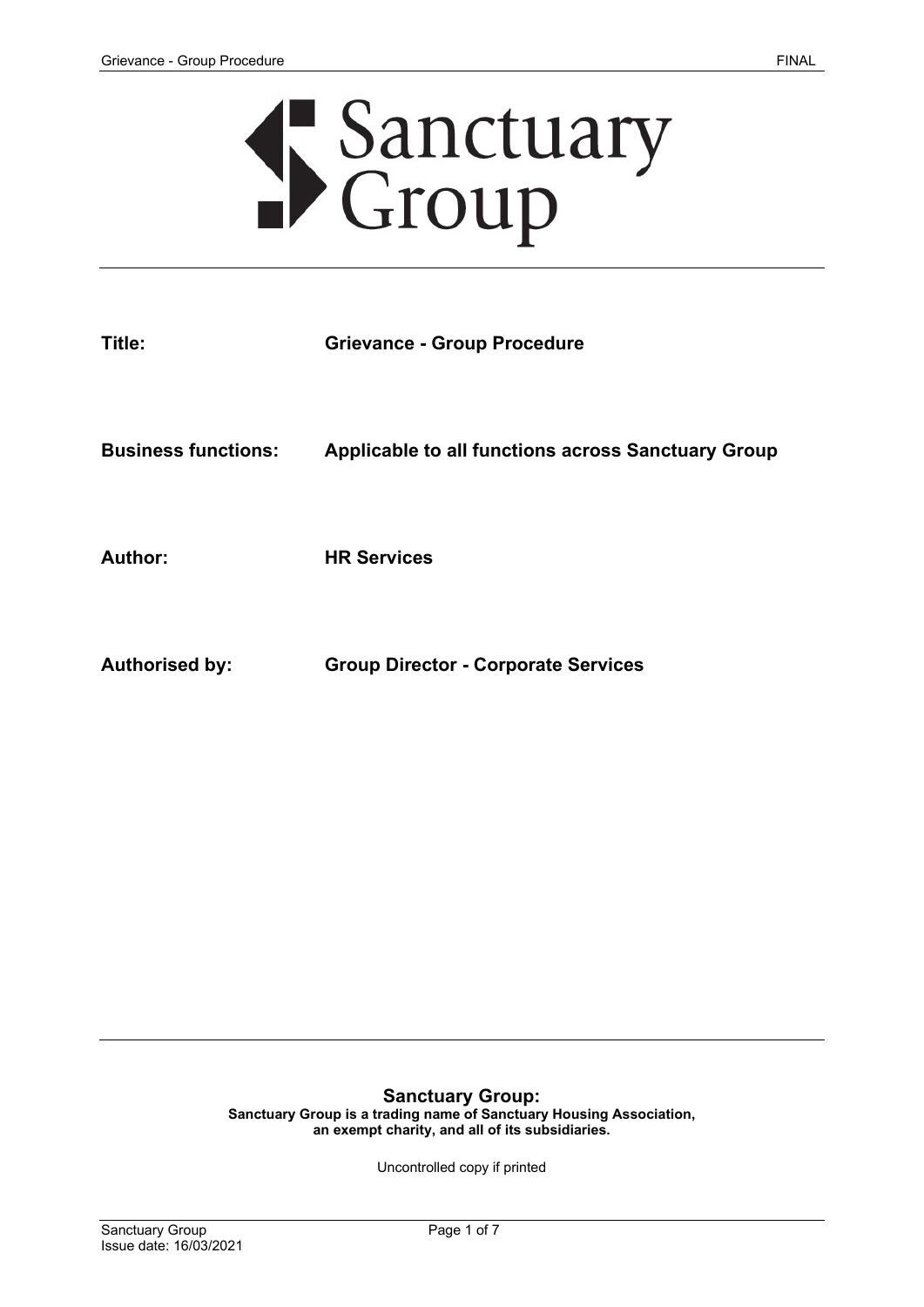# **Objective**

To outline a process for dealing with employee concerns and grievances relating to such things as pay, conditions and work situations.

### **Document applies to**

Members of staff raising a grievance

Managers handling the grievance and investigation

#### **Review**

| <b>Date</b>     | <b>Details</b>                                                                                                                                                                                                                       |
|-----------------|--------------------------------------------------------------------------------------------------------------------------------------------------------------------------------------------------------------------------------------|
| March<br>2021   | Amendment - Section 2.1 updated to clarify that meetings may be<br>rescheduled within five days should an employee's companion be<br>unable to attend on the original date.                                                          |
| January<br>2021 | Section 2.2 updated with reference to the Group Whistleblowing - Policy<br>and Procedure.                                                                                                                                            |
| October<br>2020 | Amendments to sections 2.2.1 and 2.3.1 to clarify that an appropriate<br>nominated person may be identified to support an individual who has<br>raised a grievance through the process.                                              |
| May 2020        | Formal review - minor amendments and formatting changes. New<br>process maps have been appended; Appendix 1 - Formal Grievance<br>Procedure - Stage 1 (Grievance) and Appendix 2 - Formal Grievance<br>Procedure - Stage 2 (Appeal). |
|                 | Also, removal of the Grievance - Group Policy, as this procedure now<br>sits under the HR - Group Policy.                                                                                                                            |

### **Appendices**

Appendix 1 - Formal Grievance Procedure - Stage 1 (Grievance) Appendix 2 - Formal Grievance Procedure - Stage 2 (Appeal)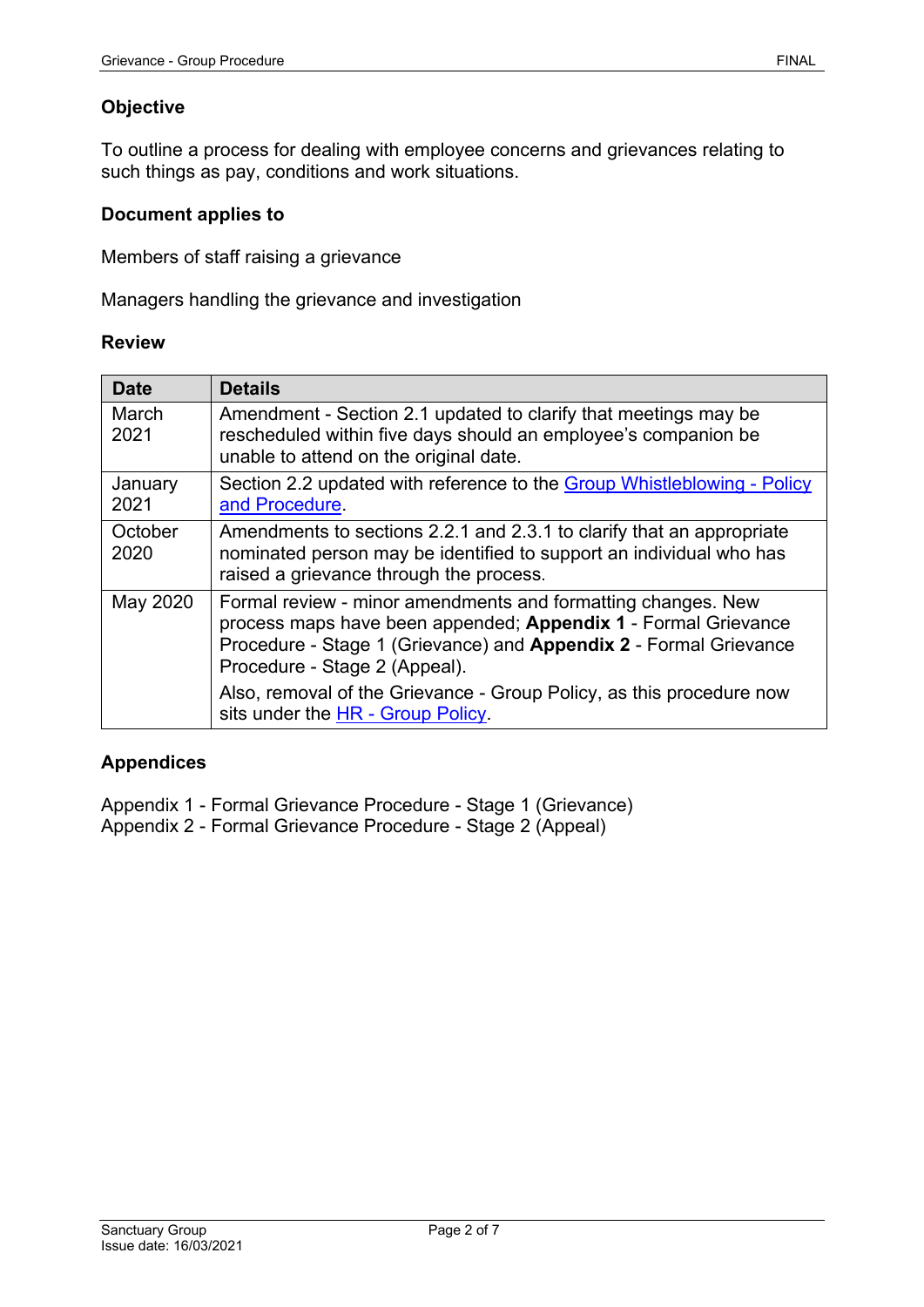# **1. Informal procedur***e*

- 1.1 Employee guidance:
	- Where possible, any issues or concerns in the workplace should be addressed informally and resolved through informal discussions.
	- You should approach your line manager with any concerns, or if you feel unable to speak to your line manager, you may approach another manager or their HR Business Partner (HRBP).
	- You do not have the right to be accompanied to any meeting or mediation held under the informal procedure.
- 1.2 Manager guidance:
	- A record must be kept of the informal grievance and outcome.

# **2. Formal procedure**

- 2.1 Process maps:
	- Formal Grievance Procedure Stage 1 (Grievance) **Appendix 1**.
	- Formal Grievance Procedure Stage 2 (Appeal) **Appendix 2**.
- 2.2 Employee guidance
- 2.2.1 Raising a grievance:
	- If you feel that the informal procedure is not suitable, or has not fully resolved your concerns, you may wish to raise your grievance formally in writing to your line manager, or appropriate other manager.
	- You should be aware that, if you are raising a grievance against another member of Sanctuary Group staff, the individual(s) concerned will be made aware of this.
	- If you are raising a grievance in conjunction with other employees (a group grievance), then it should be agreed for a maximum of two to represent the group concerned.
	- You have the right to be accompanied to any formal meeting by a current work colleague, staff council representative, or trade union representative.
	- In the case of group grievances, should you wish to be accompanied, this will be by one companion only, even if two employees attend the meeting to represent the Group.
	- If your companion cannot attend on a proposed date, you can suggest an alternative date so long as it is reasonable and is not more than five working days after the proposed original date.
	- Upon receipt of a formal grievance and with your agreement, you will be allocated an appropriate nominated person to support you during the grievance process. This will not replace your line manager and in some cases maybe your line manager where appropriate. The role of this nominated person will be to check in with you regularly to ensure that you are receiving support whilst your grievance is ongoing.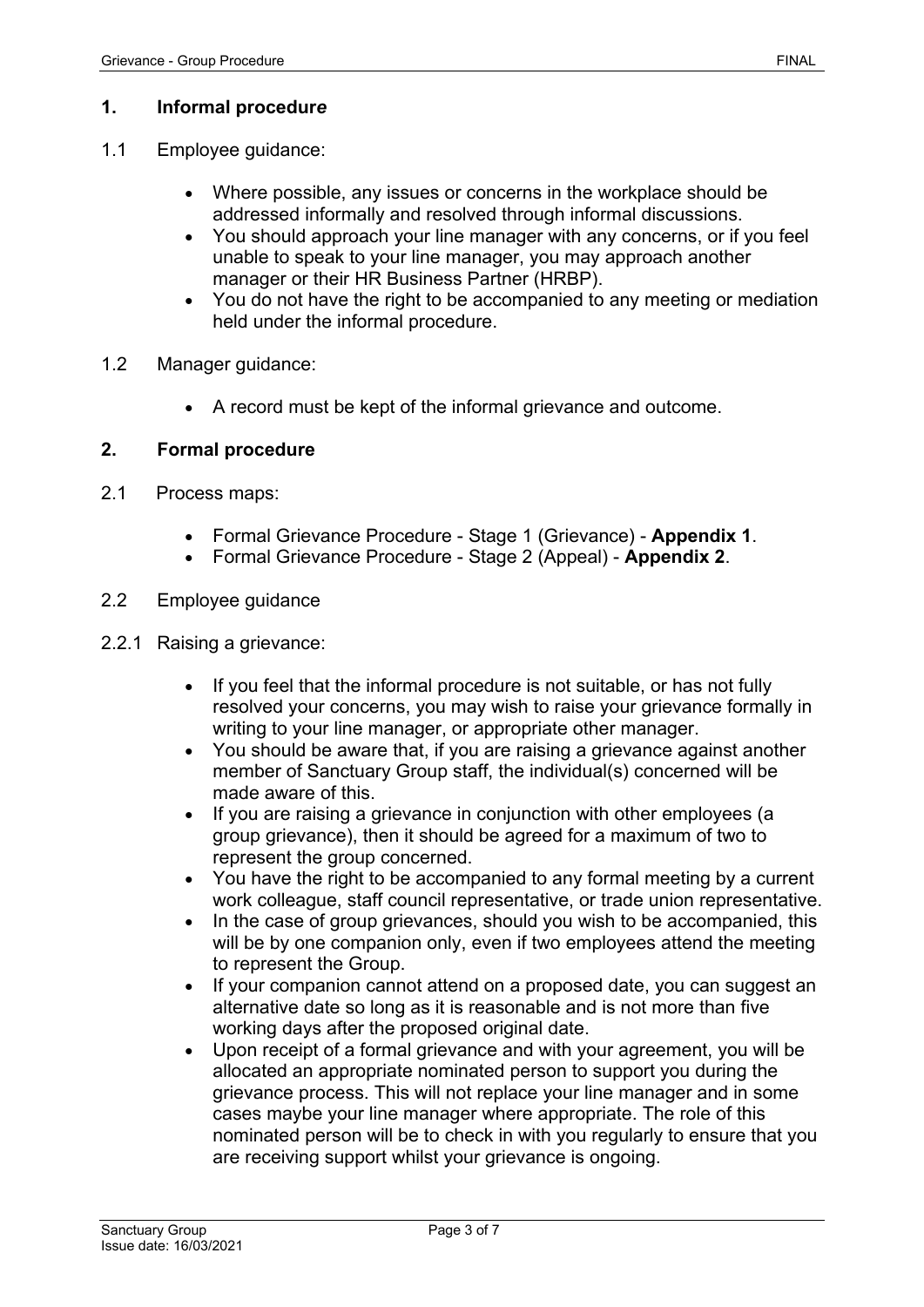- Once you have formally raised your concerns, your manager, or the manager assigned to hear the grievance, will invite you to a meeting to discuss your concerns. They will usually then carry out an investigation, which may include speaking to others and gathering any relevant documentation, before providing you with an outcome letter explaining their decision within 14 calendar days.
- If the matter is of a particularly series nature or in breach of legislation, and you may not feel comfortable raising this with a manager, please refer to the Whistleblowing - [Group Policy and Procedure.](https://solis/PolicyManagement/policy/Policies/Forms/Policy%20Document%20Set/docsethomepage.aspx?ID=4388&FolderCTID=0x0120D52000DE99EA054D4DF944BE591D81E49729D0008C670BDB86BED740B0B89E295CD8357C&List=a03723e1-d48b-4958-9669-9b86a90ef8b0&RootFolder=%2FPolicyManagement%2Fpolicy%2FPolicies%2FWhistleblowing%20%2D%20Group&RecSrc=%2FPolicyManagement%2Fpolicy%2FPolicies%2FWhistleblowing%20%2D%20Group)
- 2.2.2 Appealing the decision:
	- If you are dissatisfied with the outcome, you can appeal the decision by writing to the next senior manager within seven calendar days of receiving your outcome letter. Your appeal should be based on one or more of the following grounds only:
		- o the grievance procedure was not followed correctly;
		- $\circ$  the manager who heard the case was not aware of essential information which could have affected the outcome; and
		- $\circ$  the outcome does not address all the points raised in the grievance.
	- If you appeal the decision, the senior manager will invite you to an appeal hearing to understand your reasons. They may carry out further investigation, if this is appropriate or required. They will then notify you of the outcome of your appeal by writing within 14 calendar days.
- 2.3 Manager Guidance
- 2.3.1 What happens when a grievance is raised?
	- If an employee raises a formal grievance, you must inform your HRBP before any formal action takes place and may assist with the meetings.
	- The HRBP or HR Business Manager must be in attendance at all grievance and appeal meetings where allegations of discrimination or whistleblowing are being made.
	- Employees have the right to be accompanied to any formal meeting by a current work colleague, staff council representative, or trade union representative. Where the employee opts to be accompanied by a trade union official, Sanctuary reserves the right to ask to see official identification from the representative.
	- Upon receipt of the grievance, you should acknowledge this in writing, and invite the employee to a meeting to fully understand their concerns.
	- Where a formal grievance is raised then you should discuss with your HRBP whether an additional nominated person is required to provide support to the employee that has submitted a grievance. Where necessary, this should be discussed and agreed with the employee.
	- You will then need to carry out an investigation to determine whether the employee's concerns can be upheld, and what action may be appropriate to resolve the situation.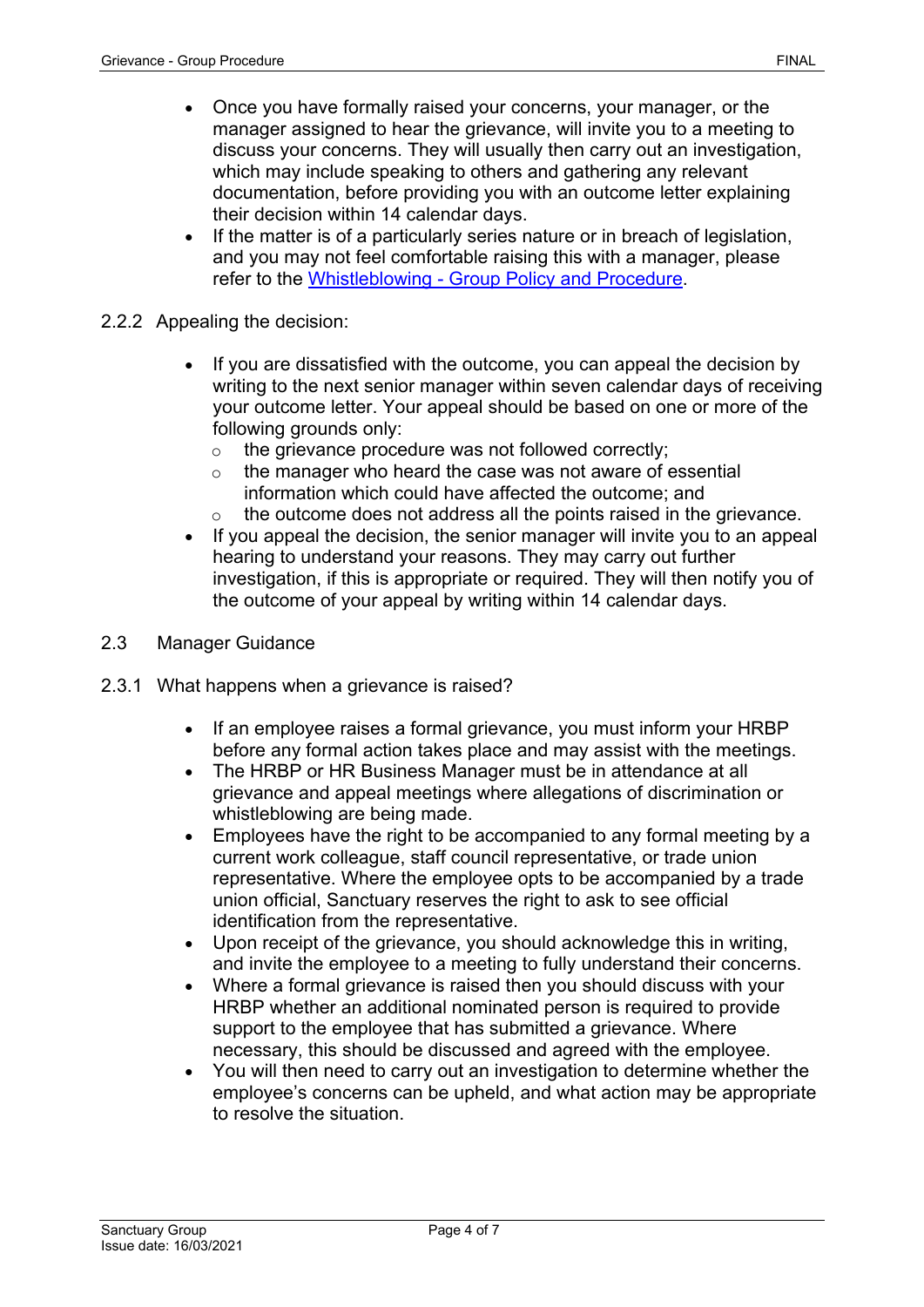- 2.3.2 What is an investigation?
	- An investigation may take place before or after the grievance hearing, depending on the nature of the grievance.
	- Any grievance investigation should be impartial and thorough, and may be carried out by either the hearing manager or an appointed investigation officer.
	- Investigations aim to look into the employee's concerns to establish whether they can be upheld or not.
	- Investigations may involve:
		- $\circ$  interviewing the employee who has raised the grievance;
		- $\circ$  interviewing the employee(s) who the grievance has been raised against;
		- $\circ$  interviewing any other relevant individuals (for example, potential witnesses); and
		- o obtaining and analysing any documentary evidence.
- 2.3.3 How are investigations carried out?
	- Establish what needs to be investigated, who needs to be interviewed, and what documents could be useful.
	- Arrange interview meetings with any relevant individuals.
	- Request that a note taker be present at any meetings to act as an independent witness and record what has been discussed.
	- Collate all information and evidence into an investigation report, including:
		- $\circ$  a clear description of the grievance and the impact on the individual bringing the grievance;
		- o the aspects of the grievance that can be upheld and with what evidence; and
		- o the aspects of the grievance that cannot be supported, with reasons.
- 2.3.4 What happens after an investigation?
	- Either:
		- o Invite the employee to a meeting to discuss the findings of the investigation report
	- Or:
		- $\circ$  if the grievance meeting took place prior to the investigation, proceed to the outcome letter.
- 2.3.5 Outcome letter:
	- The outcome letter must be based on information gathered in the investigation report and the grievance hearing.
	- The outcome should be provided in writing to the employee within 14 calendar days.
	- If this is not possible, or if further investigation is required following the grievance meeting, the employee must be notified of the delay, the reasons for this, and when they can expect to receive an outcome.
	- All outcome letters must be reviewed by the relevant HRBP or HR Business Manager prior to being sent to the employee.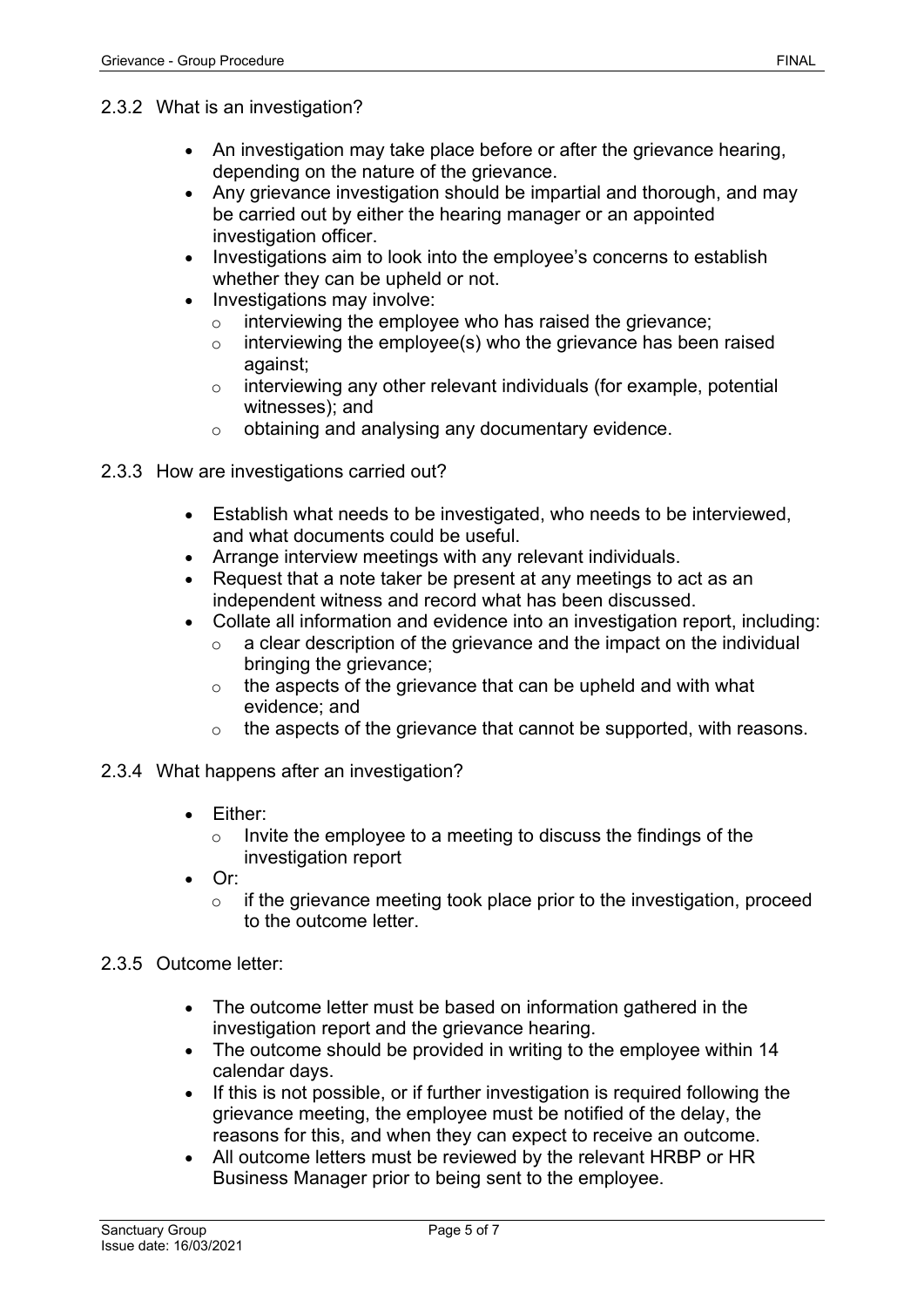- 2.3.6 Anonymous grievances:
	- When an anonymous grievance is received, managers should seek advice from their HRBP and decide whether or not the grievance requires further investigation.
	- This decision should be based on the information available in the grievance, such as:
		- $\circ$  the specificity of the alleged incidents;
		- o the consequences of not investigating the allegations raised; and
		- $\circ$  if the allegations are supported by evidence or other complaints of a similar nature.
- 2.3.7 Post-employment grievances:
	- If a grievance is raised by an employee who has resigned, is on garden leave, or is working their notice period, the standard grievance procedure will apply.
	- If an employee raises concerns in their resignation, the HRBP will write to them, inviting them to a meeting to discuss their concerns. If the individual wishes to proceed, the standard grievance procedure will apply.
	- Should a grievance be raised post termination of employment, within 14 calendar days of the last date of employment, the Group will:
		- $\circ$  invite the ex-employee to a meeting to discuss the grievance within 14 calendar days from receipt of the grievance (where practicable);
		- o conduct any investigation required; and<br>
		o respond in writing to the ex-employee w
		- respond in writing to the ex-employee within seven calendar days (where practicable) from the date of the meeting with the exemployee.
	- Should the ex-employee not wish to meet with the manager dealing with the grievance, the manager should still conduct stages 2 and 3 of the above. There is no right of appeal against the decision made.

## **3. Mediation**

- 3.1 What is mediation?
	- A voluntary and confidential process where impartial mediators are appointed to support two or more people in reaching an agreement.
- 3.2 When can mediation be helpful?
	- Can be used at any stage; however, it is especially effective when used at the initial stages of any disagreement before conflict escalates.
	- Can be used prior to formal procedure, or as an agreed outcome to a formal procedure.
	- May be appropriate in the following circumstances:
		- for conflict involving colleagues or between a line manager and their employee(s);
		- o to rebuild relationships after a formal dispute has been resolved; or
		- $\circ$  to address a range of issues, including relationship breakdown, personality clashes, communication matters, perceived bullying and harassment.